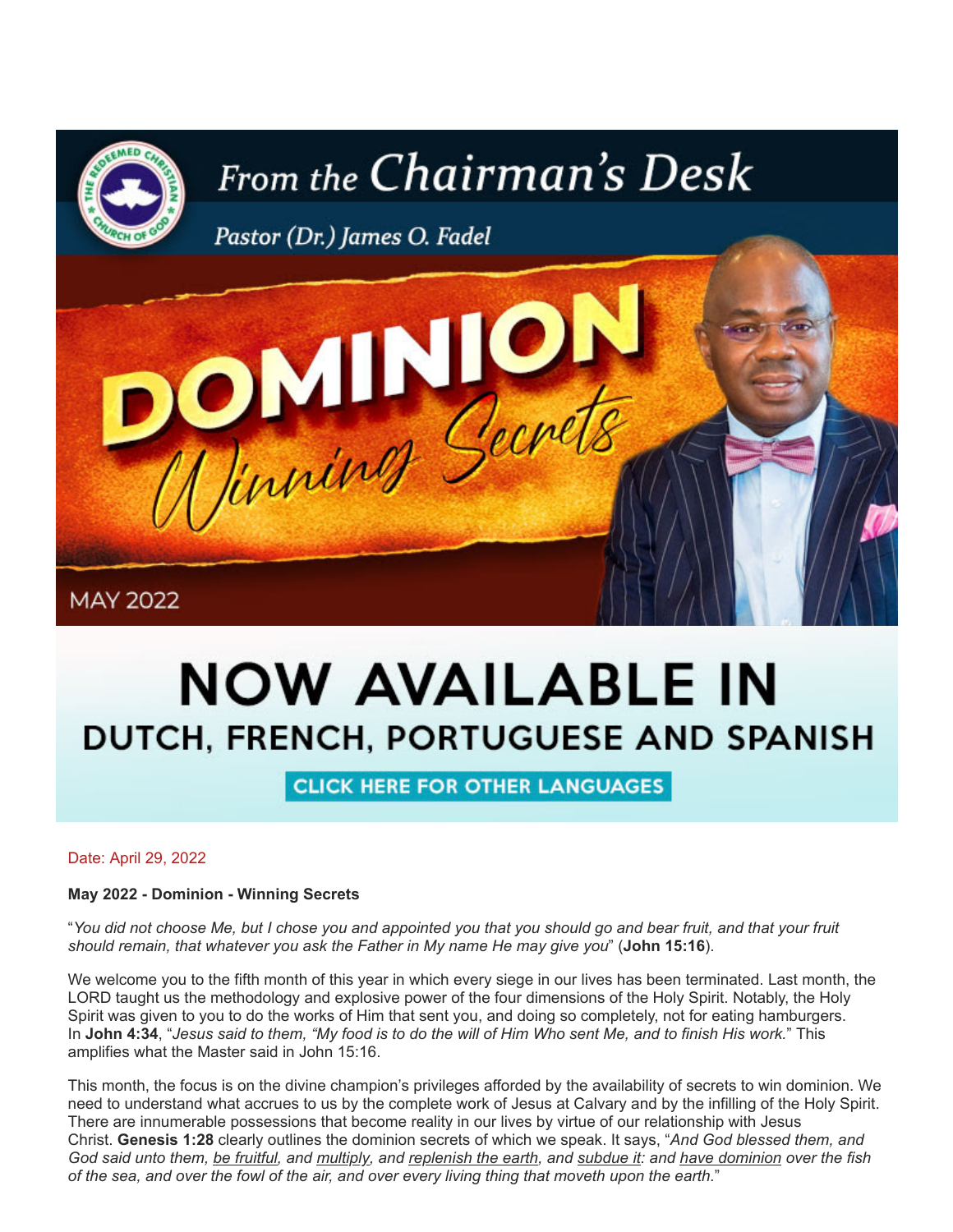The winning secrets to maintain your dominion as a bonafide born again, sanctified, and Holy Ghost-empowered child of the living God are as follows:

1. **Fruitfulness**: Fruitfulness is to increase, reproduce, multiply and is covenanted by God. The earth, land and man all have fruitfulness locked inside them. When all conditions are fulfilled, the earth (Psalm 67:5-6), the land and your life will yield their abundant increase and fruitfulness according to the Creator's mandate. The word 'fruit' is used about 55 times in the New Testament and refers to: (i) repentance (Matthew 3:8); (ii) Kingdom living (Matthew 7:16-21); (iii) answered prayer (John 15:7-8); (iv) giving to God (Romans 15:26-28); and (v) winning the lost (Romans 1:13). The truth is God want us to be fruitful! Fruitfulness is God's will for every Christian and every church.

Let me congratulate you for your fruitfulness by saying to you: "REHOBOTH." That is, the LORD has made room for you, and you shall be fruitful in the land, in Jesus' Name.

- 2. **Diligence**: Diligence is defined as constant and earnest effort to accomplish what is undertaken; persistent exertion of body or mind. Simply put, it is hard work. Diligence is investing the best of one's time and energy and resources in the pursuit of a given task. It has been proven that only hard workers become highflyers.
	- a. It is not just being busy, but being productively engaged and focused in the pursuit of a given task. **Ecclesiastes 10:18** says, "*Because of laziness the building decays, And through idleness of hands the house leaks.*" Not being engaged in the achievement of a goal results in one's continuous loss of value. Whereas, through diligence, one's value is enhanced.
- 3. **Prioritizing the Word of God above one's circumstances:** Peter toiled all night and caught nothing. **Luke 5:4-5** says, "*When He had stopped speaking, He said to Simon, "Launch out into the deep and let down your nets for a catch." But Simon answered and said to Him, "Master, we have toiled all night and caught nothing; nevertheless, at Your word I will let down the net.*" The light of the word is the fire of faith. When light comes from the word, it fires one's faith.
	- The ability to find the Word for your Life: **Jos. 1:8**," This book of the law shall not depart out of thy mouth; but thou shalt meditate therein day and night, that thou mayest observe to do according to all that is written therein: for then thou shalt make thy way prosperous, and then thou shalt have good success."
	- <sup>o</sup> 5 things to do to grow in the word: Read, Hear, Study, Memorize and Meditate on the Word
- 4. **Obedience:** The story and life lesson of Naaman is that of complete obedience (2 Kings 5:1-19). Naaman was a noble man, a captain in the camp of Syria, and yet, a leper. Thankfully, he had an encounter which resulted in a relationship with the God of the Hebrews, the God of mercy.
	- The prophet of God asked him to go bathe in River Jordan. After dipping himself 7 times in the river, his skin was like that of a baby (2 Kings 5:10,14). Not only was the leprosy taken away, but his skin was fully restored.
	- Your glory shall be restored, sickness and disease shall be no more, in Jesus' Name; just obey His Word!
	- **Naaman** almost lost the opportunity of a lifetime by his initial inclination to disobey the word of Prophet Elisha (2 Kings 5:11-12).
		- Just keep dipping! This is not the time to give up; **miracles are for the persistent and obedient, not the wishful.**
	- As we read the rest of Naaman's story in 2 Kings 5:15-19, we see that Naaman's encounter with God caused genuine repentance. He submitted himself to God with a declaration that essentially said Jesus Is LORD! Obedience will bring you to the door of the kingdom. Imagine that!
	- Naaman became invested in following Jehovah so he could be made and counted as a disciple of the One True God, Elohim.
	- The reading ends with Elisha giving Naaman his blessing to continue in the service of the King of Syria even while living as a worshipper of Jehovah.
- 5. **Praying & Fasting**: The value of prayer is its divine empowerment of a man to pursue his pursuers, overtake them and recover all that had been stolen or taken away from him. **James 5:16-17** say, "*Confess your trespasses to one another, and pray for one another, that you may be healed. The effective, fervent prayer of a righteous man avails much. Elijah was a man with a nature like ours, and he prayed earnestly that it would not rain; and it did not rain on the land for three years and six months.*" In addition, **Mark 9:29** says, "*So He said to them, "This kind can come out by nothing but prayer and fasting.*"

Prayer is communication with God. It is an invitation to God and Heaven to intervene and invade our world, situations, and communities. The value of prayer is its divine empowerment of a man to pursue his pursuers, overtake them and recover all that had been stolen or taken away from him

- Jesus said something very profound in the parable of the unjust judge
- He taught that God would grant answers to prayer when prayer is persistent. "Shall God not avenge His own elect who are out day and night to Him?" **Luke 18:7.** Anyone who refuses to pray will end up a prey. Prayer has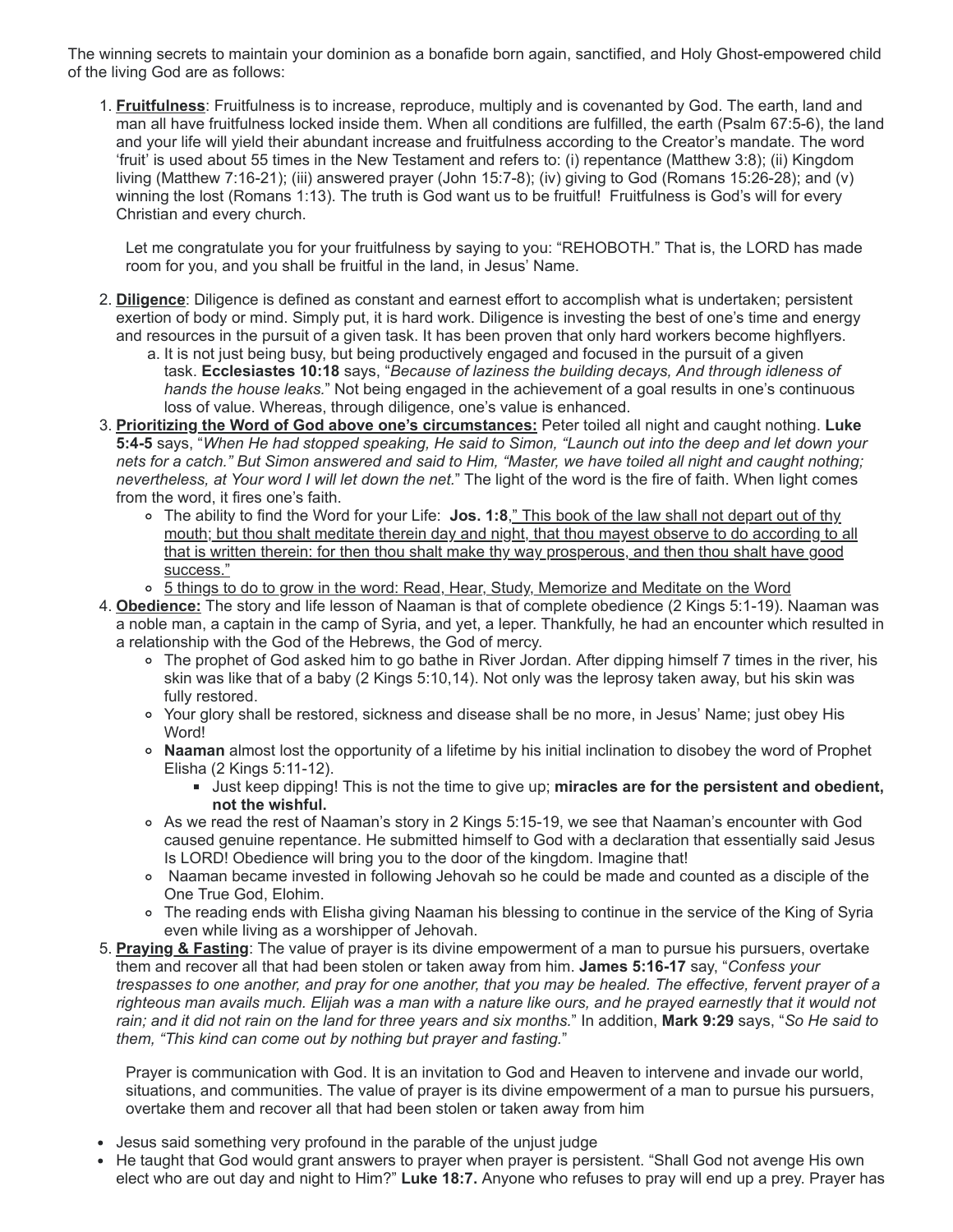the ability to release the promised blessings, delayed blessings and detained blessings.

- Men may spurn our appeal, reject our message, oppose our argument, and despise our person, but they are helpless against our prayers. Will you pray?
- 6. **Being filled with the wine of God's Spirit**: When the wine of the Spirit is upon you, you are full of power to function supernaturally. **2 Timothy 1:7** says, "*For God has not given us a spirit of fear, but of power and of love and of a sound mind.*" When you transact with God's Spirit, you are enabled to move with authority and audacity. We are encouraged to build this capacity for enablement. **Jude 1:20** says, "*But you, beloved, building yourselves up on your most holy faith, praying in the Holy Spirit.*"
	- As explained last month, of the Overflowing or Swimming depth Ezekiel 47:5; *"And again, he measured one thousand, and it was a river that I could not crossed; for the river was too deep, water in which one must swim, a river that could not be crossed"* The river is deepest, and the current is fastest at the center. We need to be in the center of God's will before we can experience the fullness of the river of God. At the swimming depth, the river takes us wherever the river flows. The river controls us. We do not control the Holy Spirit. It is a picture of a Christian yielded to the Holy Spirit.
- 7. **Thanksgiving and praise**: Both thanksgiving and praise are important in this warfare (Paul & Silas Acts 16:16-26). We must thank God for what He has already done while continually praising Him for Who He Is. **Luke 17:17** says, "*So Jesus answered and said, "Were there not ten cleansed? But where are the nine?*" When you learn to thank and praise God, you will be made whole (Luke 17:19).

## **Dominion Can Be Lost**:

If care is not taken to constantly ensure the presence of the winning secrets above, one's dominion can be lost. It can be lost by carelessness, arrogance, disobedience, or lawlessness. Saul, the first king of Israel, is a classic example of someone who had dominion but lost it (1 Samuel 15:1-30). He was not only disobedient, but also unrepentant. He chose to enjoy popularity among the people over obedience and submission to God. Yet, he eventually lost this desired popularity when God's grace departed from him. To his face, the women of Israel sang that "…*Saul has slain his thousands, And David his ten thousand*" (**1 Samuel 18:7**).

Dominion can attract fame and popularity. However, if care is not taken, these can make one lose his or her dominion. In that eventuality, the individual is left with nothing, thus becoming a shadow of his or her former self. Beloved, one can only have dominion by virtue of being a new creature in Jesus Christ. Come to Jesus today and have everlasting dominion (2 Corinthians 5:17).



#### **PRAYERS:**

- Thank You, Father, for the gift of the Holy Spirit. LORD, I accept the friendship of the Holy Spirit; help me to live up to heaven's expectations of me, by Your grace and mercy, in Jesus' Name.
- Jacob had to die for Israel to emerge. Father, let me die to every work of the flesh in instead yield myself to manifest all of the fruit of the Spirit daily (Galatians 5:18-23).
- "*Thy people shall be willing in the day of Thy power, in the beauties of holiness from the womb of the morning: Thou hast the dew of Thy youth*" (**Psalm 110:3**). May today be my day of restored power and righteousness, in Jesus' Name.
- **Amos 9:13** says, "*Behold, the days are coming," says the LORD, "When the plowman shall overtake the reaper, And the treader of grapes him who sows seed; The mountains shall drip with sweet wine, And all the hills shall flow with it.*" I receive the manifestation of Amos 9:13 into my life. I decree that the days described are already here for me, in Jesus' Name.
- I decree that every garment of forgetfulness, reproach, disgrace and shame upon my life and destiny is hereby torn by the fire of the Holy Ghost, in Jesus' Name.
- Right now, I receive the magnetic anointing that attracts help, divine connection, divine collection, favor and all the pleasant things of life, in Jesus' Name.